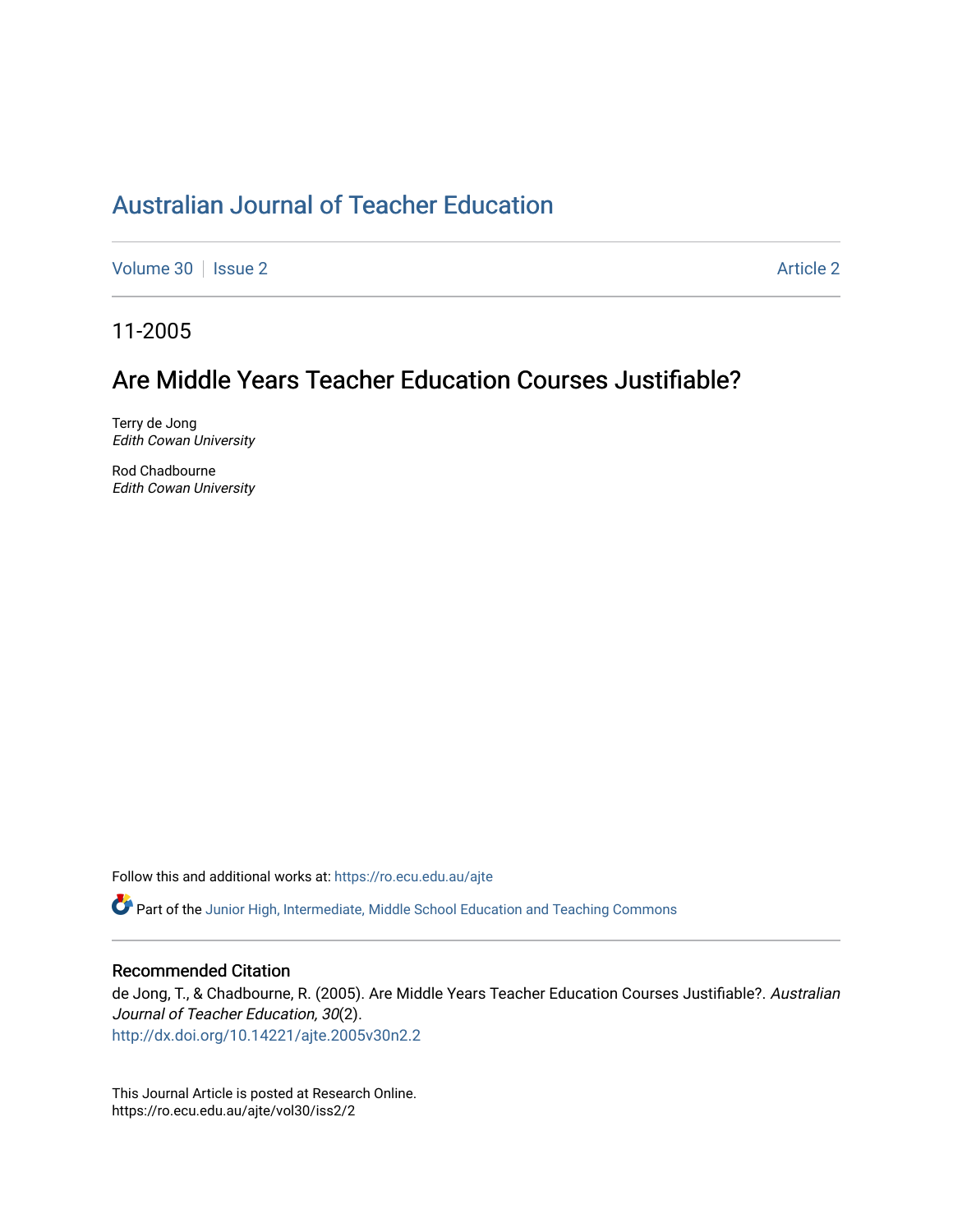#### **ARE MIDDLE YEARS TEACHER EDUCATION COURSES JUSTIFIABLE?**

#### **Terry de Jong and Rod Chadbourne Edith Cowan University**

#### **Abstract**

The recent growth of separate middle schools for young adolescents raises the question – do we now need separate teacher education programs in middle schooling? Or, can the staffing requirements of middle schools be met adequately by existing primary and secondary teacher education programs? This paper provides a contribution to answering these questions by discussing the rationale underlying a new graduate diploma in the middle years of schooling offered at Edith Cowan University. In doing so, the paper draws attention to the contested nature of innovations in teacher education and some uncertainty about what the future holds for them.

#### **Introduction**

In 2002 Edith Cowan University (ECU) introduced a one year Graduate Diploma of Education in middle schooling. It was the first, and remains possibly the only, university in Australia to do so. Other universities interested in middle schooling have tended to include a unit or two on middle years education within their existing teacher education courses, rather than go down the same track as ECU. So how does ECU justify its one year, end-on course? What makes it distinctive? In this paper we attempt to answer these questions, having served as program directors for the new course for the past

four years. Table 1 provides a thumbnail sketch of the course and a backdrop for our discussion. As further background, for the purposes of this paper, it is worth defining and clarifying the difference between the following three terms.

- *Middle years* refers to the years of schooling that cover a particular phase of human development, namely early adolescence (commonly regarded as applying to students aged somewhere between 10-15)
- *Middle school* refers to an organisational unit for the schooling of young adolescents that is separate from the traditional primary and secondary arrangements. Middle schools may be completely separate schools or sub-schools within existing schools. Middle schools may practice traditional schooling or middle schooling.
- *Middle schooling* refers to a particular philosophy about the form that education for young adolescents should take, regardless of whether this education occurs in a middle school, an upper primary school or lower secondary school setting. Middle schooling can be practised in traditional schools and middle schools.

#### **Contextual Considerations**

Historically, and in company with many other Australian universities, ECU compartmentalised its teacher education graduate diplomas into early childhood, primary and secondary courses, to cater for similar categories in the school education sector. A number of developments over the past twenty years, however, have brought the adequacy of those divisions into question.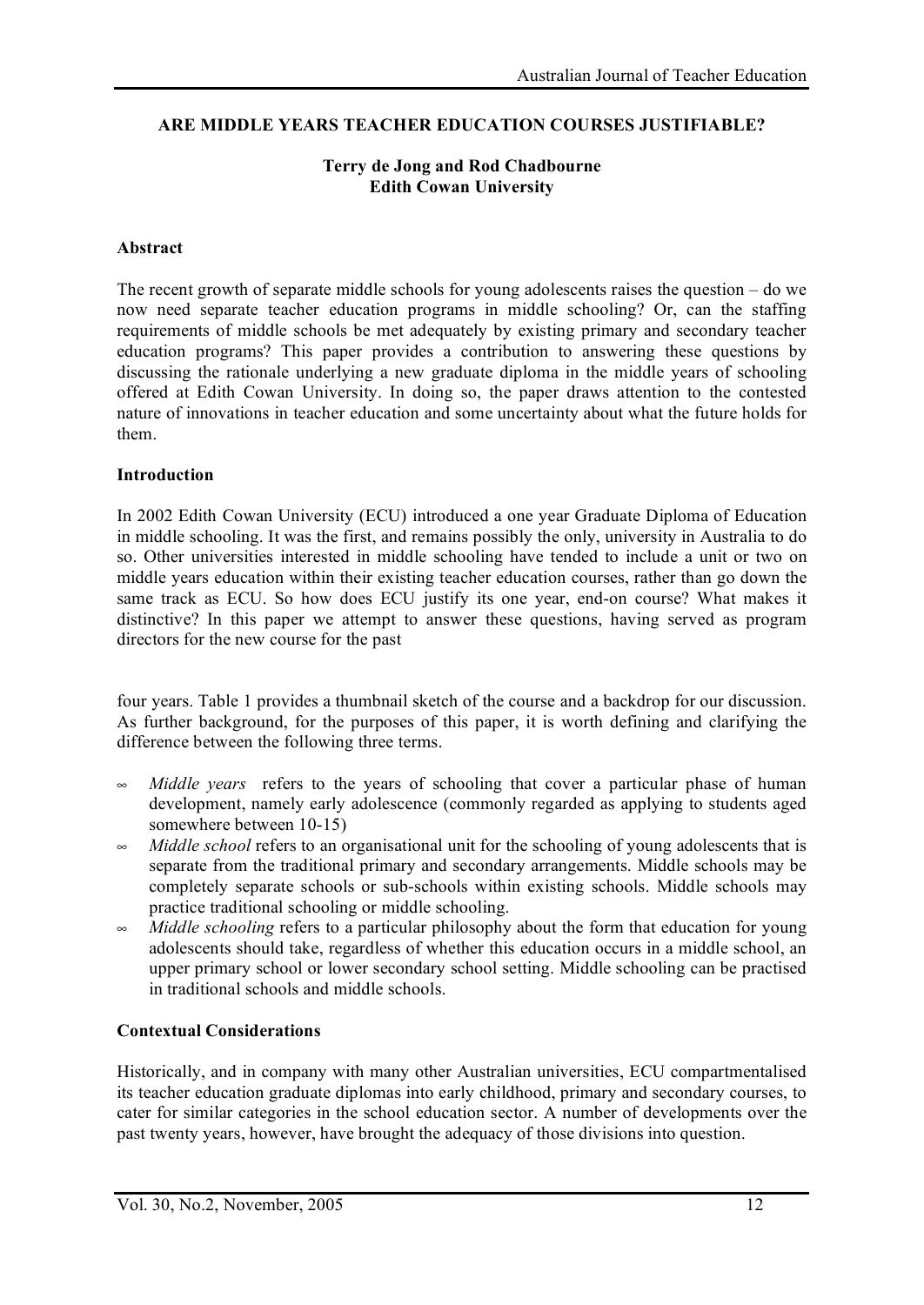Firstly, since the early 1990s Australia has seen the growth of separate middle schools for lower secondary school students and, in some cases, upper primary school students (Barratt, 1998; Luke, 2003). For instance, every new government 'high' school built in Western Australia (WA) since 1995 has taken the form of a middle school for young adolescents (eg. Year 8-10 students) and a separate senior campus for young adults (eg. Year 11-12 students). At the same time, an increasing number of traditional Year 8-12 senior high schools have been and continue to be restructured along separate middle school/senior campus lines. Likewise, an increasing number of K-10 district high schools are replacing their high school section (Years 8-10) with a middle school. Similar innovations are being implemented within the non government sector, particularly low fee paying schools. As a result, over 50 schools in WA now identify and name themselves, or a sub-school within their structure, as 'middle schools' and many others have made the transition to middle schooling without publicly re-naming themselves. This trend shows no sign of slowing down in WA and, arguably, the growth of middle schooling has gone beyond the possibility of it being merely a passing fad. Across Australia, the growth of middle schools has been supported by a wide range of initiatives (Chadbourne, 2001; Cuttance, 2001). In WA, these include:

|  | Table 1: Structure of the Graduate Diploma of Education (Middle Years) |  |  |  |
|--|------------------------------------------------------------------------|--|--|--|
|  |                                                                        |  |  |  |

| <b>Semester One</b><br>Three days a week at university, four<br>units:<br>$\sim$ MYS 4001: Adolescent Development<br>$\sim$ MYS 4002: Context and Philosophy<br>$\sim$ MYS 4005: Teaching Middle Years<br>English<br>$\sim$ MYS 4006: Teaching Middle Years<br>Maths<br>Integrated studies take place across<br>these four units, within MYS 4002 and<br>bv | <b>PPA 4180</b><br>One day<br>a week in a<br>primary<br>school |  |  |  |
|-------------------------------------------------------------------------------------------------------------------------------------------------------------------------------------------------------------------------------------------------------------------------------------------------------------------------------------------------------------|----------------------------------------------------------------|--|--|--|
| connecting theory with the<br>practicum.                                                                                                                                                                                                                                                                                                                    |                                                                |  |  |  |
| <b>PPA 4180</b>                                                                                                                                                                                                                                                                                                                                             |                                                                |  |  |  |
| Four week block practice in a Year 6 or 7 setting                                                                                                                                                                                                                                                                                                           |                                                                |  |  |  |

| <b>Semester Two</b>                                  |                     |  |  |  |  |
|------------------------------------------------------|---------------------|--|--|--|--|
| Three days a week at university, four                | <b>PPA 4280</b>     |  |  |  |  |
| units:                                               | One day a           |  |  |  |  |
| $\sim$ MYS 4003: From Alienation to<br>Engagement    | week in a<br>middle |  |  |  |  |
| $\sim$ MYS 4004: Middle Years                        | school              |  |  |  |  |
| Curriculum and Pedagogy                              |                     |  |  |  |  |
| $\sim$ MYS 4007: Teaching Middle Years               |                     |  |  |  |  |
| Science                                              |                     |  |  |  |  |
| $\sim$ MYS 4008: Teaching Middle Years               |                     |  |  |  |  |
| Society & Environment                                |                     |  |  |  |  |
| Integrated studies take place across                 |                     |  |  |  |  |
| these four units, within MYS 4004, and               |                     |  |  |  |  |
| by connecting theory with the                        |                     |  |  |  |  |
| practicum.                                           |                     |  |  |  |  |
| <b>PPA 4280</b>                                      |                     |  |  |  |  |
| Eight week block practice in a 'middle school'.      |                     |  |  |  |  |
| Most of this practice will be in Year 8-10 settings. |                     |  |  |  |  |

• a report produced by the Ministerial Committee on Middle Schooling (Jackson, 1999).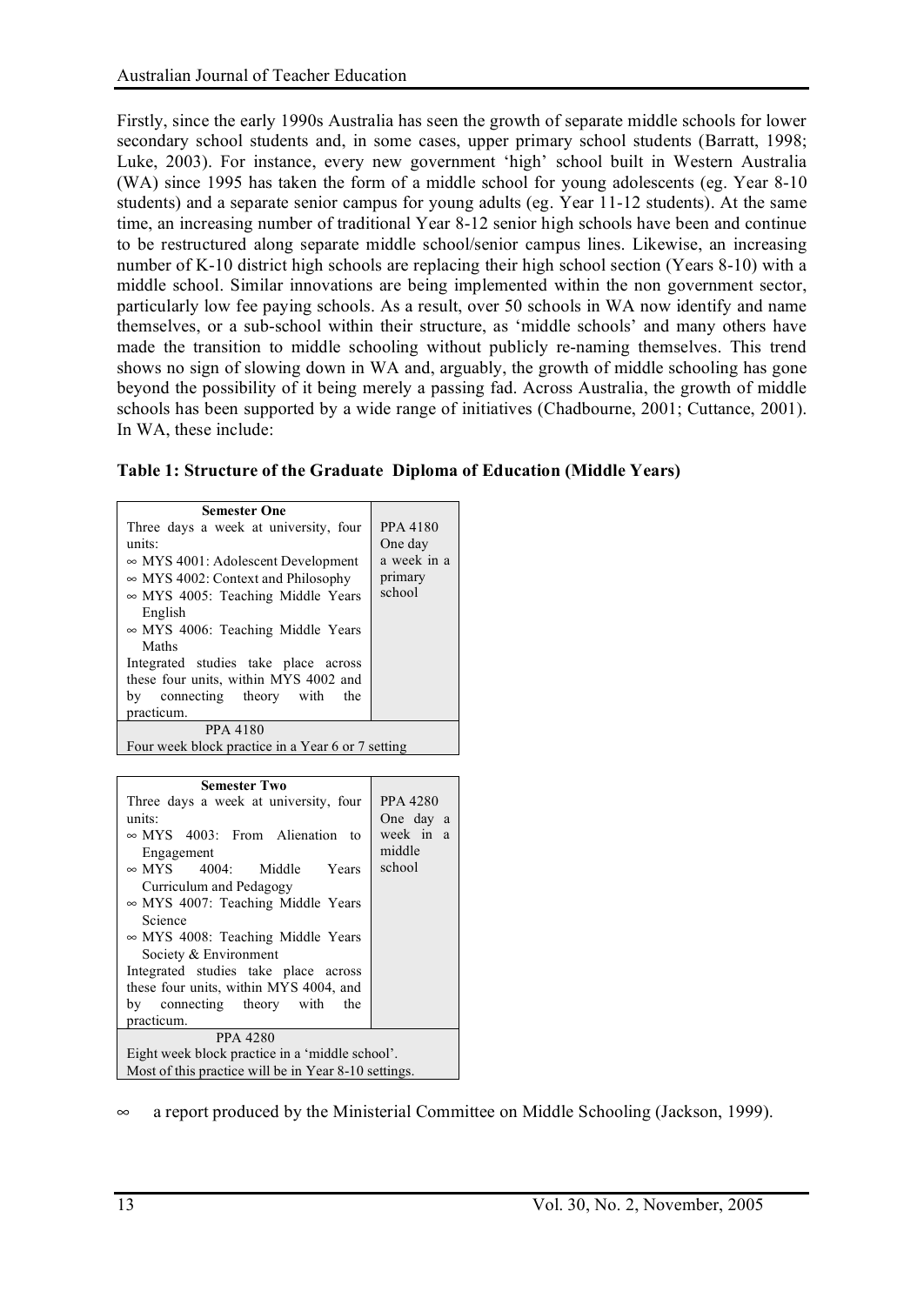- $\infty$  reports on middle schooling commissioned by the Education Department of Western Australia (EDWA); eg. Belt (1998), Hunter & Louden (1999), Chadbourne & Harslett (1999).
- a Middle Schooling Forum, organised in 1999 by EDWA and the Centre for Excellence in Teaching, with input from national and international middle years educationists.
- $\sim$  the formation, within EDWA, of the Middle Years of Schooling Management Committee and Middle Schooling Reference Group in the late 1990s.
- $\infty$  the establishment the Middle Schooling Association of Western Australia in 2000.
- $\infty$  a report on middle schooling published by the Catholic Education Office of Western Australia in 1997.
- $\infty$  a State School Teachers Union sponsored report (Chadbourne, 1999) and a series of unionrun professional development programs on middle schooling.
- $\infty$  an evaluation of middle schooling in WA government schools to be conducted by the Department of Education and Training (DET, previously EDWA) over 2005 and 2006.

Secondly, over the past decade, most Australian education systems have introduced new statewide curriculum frameworks. These frameworks identify early adolescence as a distinct phase of student development and they set learning area outcomes specifically for students at this stage. For example, the WA Curriculum Framework, launched in 1998, did not advocate a perpetuation of the traditional primary/secondary curriculum structure. Instead, it recommended that the K-12 curriculum be reformed and made developmentally responsive to four overlapping phases of student growth, namely, early childhood (Years K-3), middle childhood (Years 3-7), early adolescence (Years 7-10), and late adolescence/young adulthood (Years 10-12). The WA Curriculum Framework is mandatory for all schools, public and private, in the state. As a policy document, it implicitly supports the rationale for separate middle schools for young adolescents. Put differently, the expansion of middle schools is more in alignment with the WA Curriculum Framework than is the long-standing compartmentalisation of schooling into primary and secondary divisions.

Thirdly, influential studies in Australia and the United States of America (USA) support separate middle years teacher education programs. For instance, nearly ten ago the Queensland Board of Teacher Registration recommended that, "preservice teacher education programs should be developed which enable prospective teachers to prepare specifically for the teacher's role in young adolescent education" (1996, p.30). In 1989, a major American report titled *Turning Points* (Carnegie Council on Adolescent Development, 1989)*,* claimed that middle grades teachers should be specifically trained to teach young adolescents. Eleven years later, *Turning Points 2000* recommended "specialised preparation for middle grades educators" and urged middle grades schools to "hire staff specifically trained for the middle grades" (Jackson & Davis, 2000, pp.96 and 23). Moreover, with respect to the need for a specific middle years teaching credential, in the USA (Ference & McDowell, 2005, p.4):

*The number of states that offer middle grades certificates or endorsements has increased dramatically since the 1980s when only about 25 states offered middle grades licensure. Gaskill (2002) reported that 44 states now have some type of middle level certification, 18 offer endorsements, 11 offer both endorsements and certificates, and 15 offer certificates. Additionally, 21 states now require the credential for teaching in a middle school.*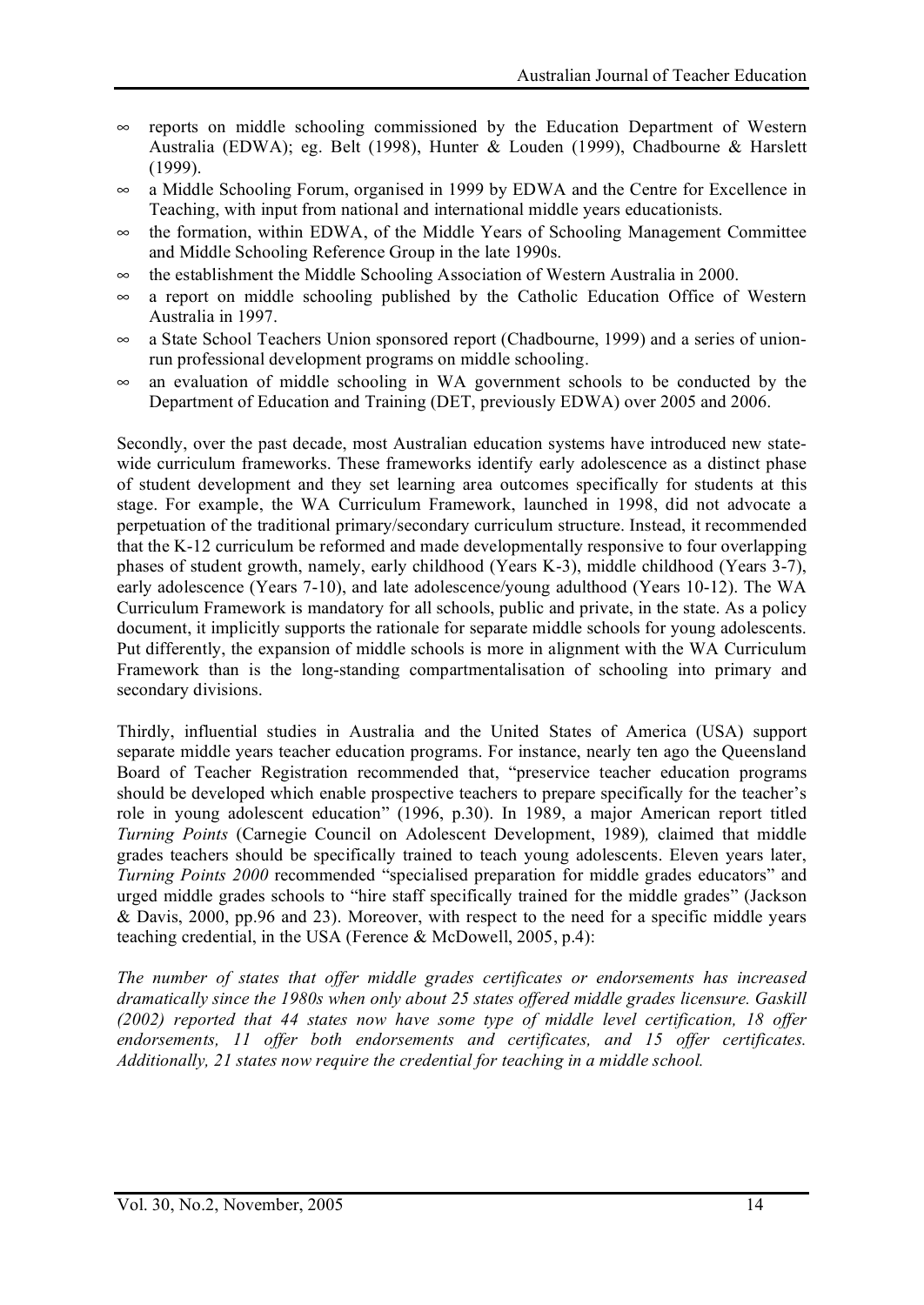#### **Course Distinctiveness Considerations**

Part of the justification for ECU's Middle Years Graduate Diploma, then, is that it represents a response to contextual developments in the outside community; it represents an attempt to support these developments and keep up with them rather than lag behind. However, traditionalists could argue that teacher educators can meet the challenge of these developments by making adjustments within existing courses rather than by setting up new courses. They could point out that between them, current primary and secondary teacher education programs already cover the middle years of schooling; that is, they are structurally placed, perhaps with a few internal reforms, to adequately prepare teachers to work with young adolescents in Year 6- 10 classrooms. One approach to countering this traditional perspective involves showing that ECU's Middle Years Graduate Diploma contains important features the primary and secondary graduate diplomas might find difficult or less necessary to offer. Three such features are outlined below.

#### **Adolescent-specific teacher education**

As intimated earlier, middle schooling covers only one of the four phases of students' development (early adolescence) whereas traditional primary schooling covers three phases and traditional secondary schooling covers two. By definition, the middle years of schooling refer to early adolescence. Thus, middle schooling is adolescent-specific and, in turn, ECU's Middle Years Graduate Diploma is adolescent-specific. This helps distinguish it from the primary and secondary graduate diplomas.

Being adolescent-specific provides a unifying theme for the eight units and two practicums that comprise the Middle Years Graduate Diploma (see Table 1). This facilitates course coherence. It also frees up time for two of the eight units to focus on adolescent development (MYS 4001) and youth studies (MYS 4003) and one unit to focus on the context and philosophy of middle schooling (MYS 4002). *Turning Points 2000* (Jackson & Davis, 2000, p.100) underscores the need for these foci by stating that:

Middle grades teachers must be well grounded in the development and needs of young adolescents if they are to be successful.

A thorough study of middle grades philosophy and organization, not merely a superficial exploration, should be a main element of middle grades teacher preparation programs.

The philosophy of middle schooling supports particular principles and practices such as cooperative learning, collaborative teaching, authentic assessment, mixed ability student grouping, using ICT as a learning tool, the integration of theory and practice, higher order thinking, success for all students, participative decision making and shared leadership (Anfara & Stacki, 2002; Doda & Thompson, 2002; Manning, 2002). These principles and practices are not distinctive to the schooling of young adolescents. They apply equally to the schooling of students of all ages and stages. Within a Middle Years Graduate Diploma, however, we argue that these generic principles and practices need to be explained, illustrated and applied in adolescent-specific educational contexts – if they are to have meaning, authenticity, relevance and power. Doing so makes middle schooling not only student-centred in general, but adolescent-centred in particular. This forms part of the rationale for a separate Middle Years Graduate Diploma at ECU.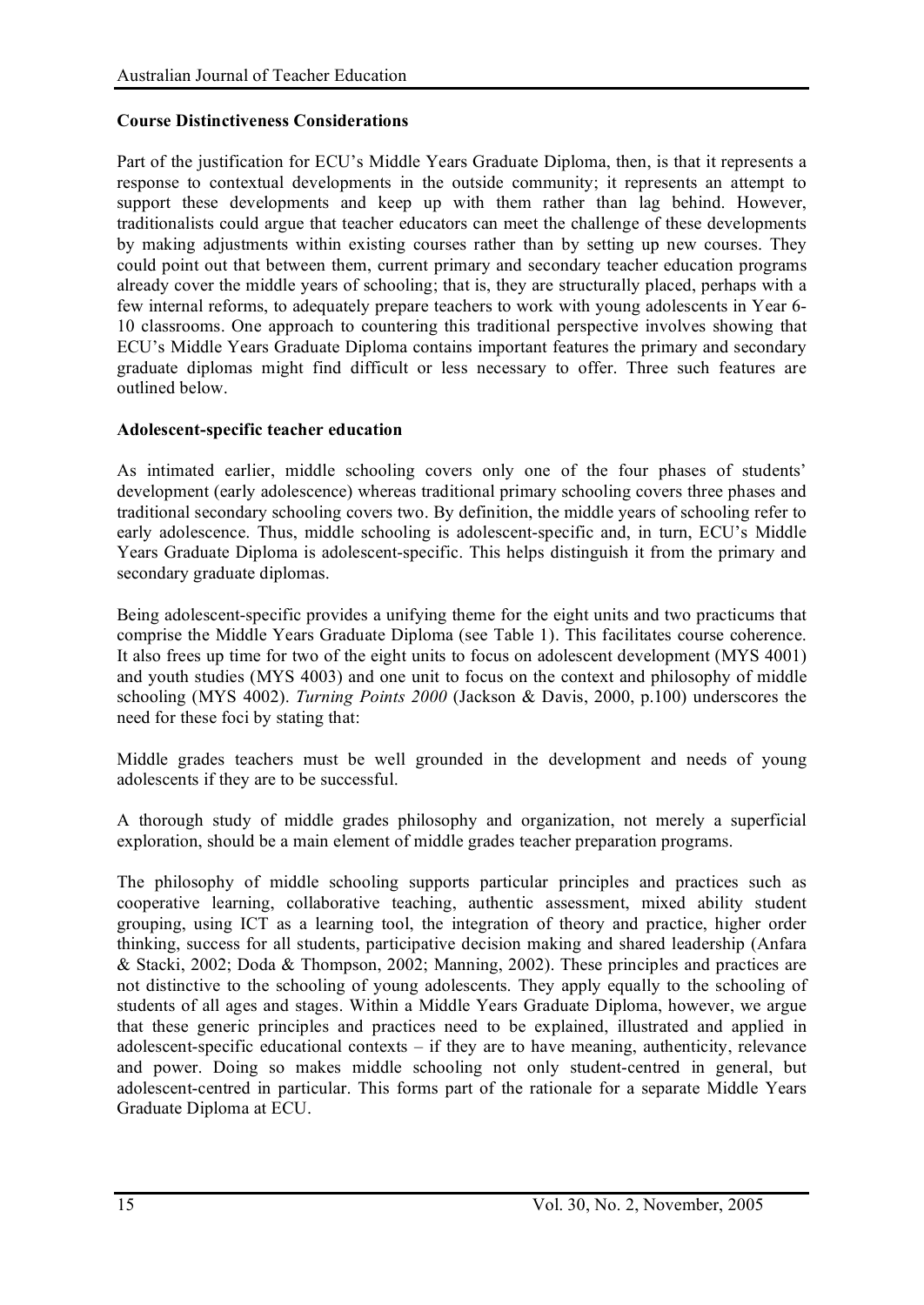#### **A seamless transition from primary to secondary school**

Middle schooling arose partly in response to concerns that the transition from primary to secondary schooling is 'nasty, brutish and short' (Braggett, 1997; Braggett, Morris & Day, 1999). Students in primary schools have one teacher in one classroom for a whole year. Students in traditional high schools tend to have a different teacher in a different room, teaching a different subject, 5-8 times every day. This abrupt transition from primary to secondary school occurs at the stage of puberty when young adolescents "undergo more and profound personal changes than at any other period in their lives" (National Middle School Association, 1995, p.6). Middle schooling reduces the gap between primary and secondary schooling by grouping students into small learning communities, or sub-schools, of about 80-120 students and 4-6 teachers. This enables students to feel they are cared for as individuals, without restricting them to one teacher or forcing them to cope with up to 10-12 teachers in any one week. It provides a structure within which students can make a seamless transition from the 'mother hen' model of primary school to the subject specialist model of upper secondary schools.

In various ways ECU's Middle Years Graduate Diploma goes beyond what the primary and secondary graduate diplomas do to equip graduates with the understandings and skills needed by teachers to help middle schools act as agents of 'seamless transition'. Firstly, it requires graduates to complete two practicums: one in an upper primary (Years 6-7) setting and the other in a middle school or lower secondary setting (Years 8-10). Secondly, it requires graduates to complete curriculum units that qualify them to teach across four areas (Maths, English, Science and Society  $\&$  Environment). This makes the Middle Years Graduate Diploma a more subject specialist and less curriculum generalist course than the primary graduate diploma and a less subject specific and more curriculum generalist course than the secondary graduate diploma. Thirdly, as outlined in the next section, ECU's Middle Years Graduate Diploma is structured in various ways to model a small middle school community.

#### **Small middle school communities**

A prominent feature of middle schools is the building of 'community' to meet the distinctive developmental and educational needs of young adolescents (Anfara, 2001; Daniels, Bizaz & Zemelman, 2001). As indicated above, small middle school communities are defined partly in terms of size. They consist of about 4-6 teachers and 80-120 students. As such, they are bigger than primary classes and smaller than large secondary age-grade cohorts. In effect, they operate as sub schools, or schools-within-schools, generally with their own identity, name, students, staff, rooms, facilities and budget. According to some middle schoolers (Chadbourne  $\&$ Pendergast, 2005, in press) they should also be characterised by:

- $\sim$  A climate of trust, openness, care, friendliness, high morale, and 'can do' optimism rather than a climate of suspicion, secrecy, indifference, cynicism, hostility and defeatism.
- $\sim$  A culture that values diversity, inclusion, sharing, equity, support, cooperation, shared power and facilitative leadership - rather than a culture of intolerance, segregation, hoarding, elitism, put downs, rivalry, neglect, domination and power-based leadership.
- $\sim$  A membership of young adolescents who are able to say, "Within this community I feel that my needs, interests, values and experiences are known, understood, accepted and valued. I identify myself, and others accept me, as a respected member of this community. I feel I belong to it. I'm pleased and proud to belong to it. It's part of who I am."

The ECU Middle Years Graduate Diploma attempts to model principles and practices that reflect the nature of small middle school communities. The intake for the course is limited to 90 graduates. Four core staff teach the foundation units and assist curriculum experts teach the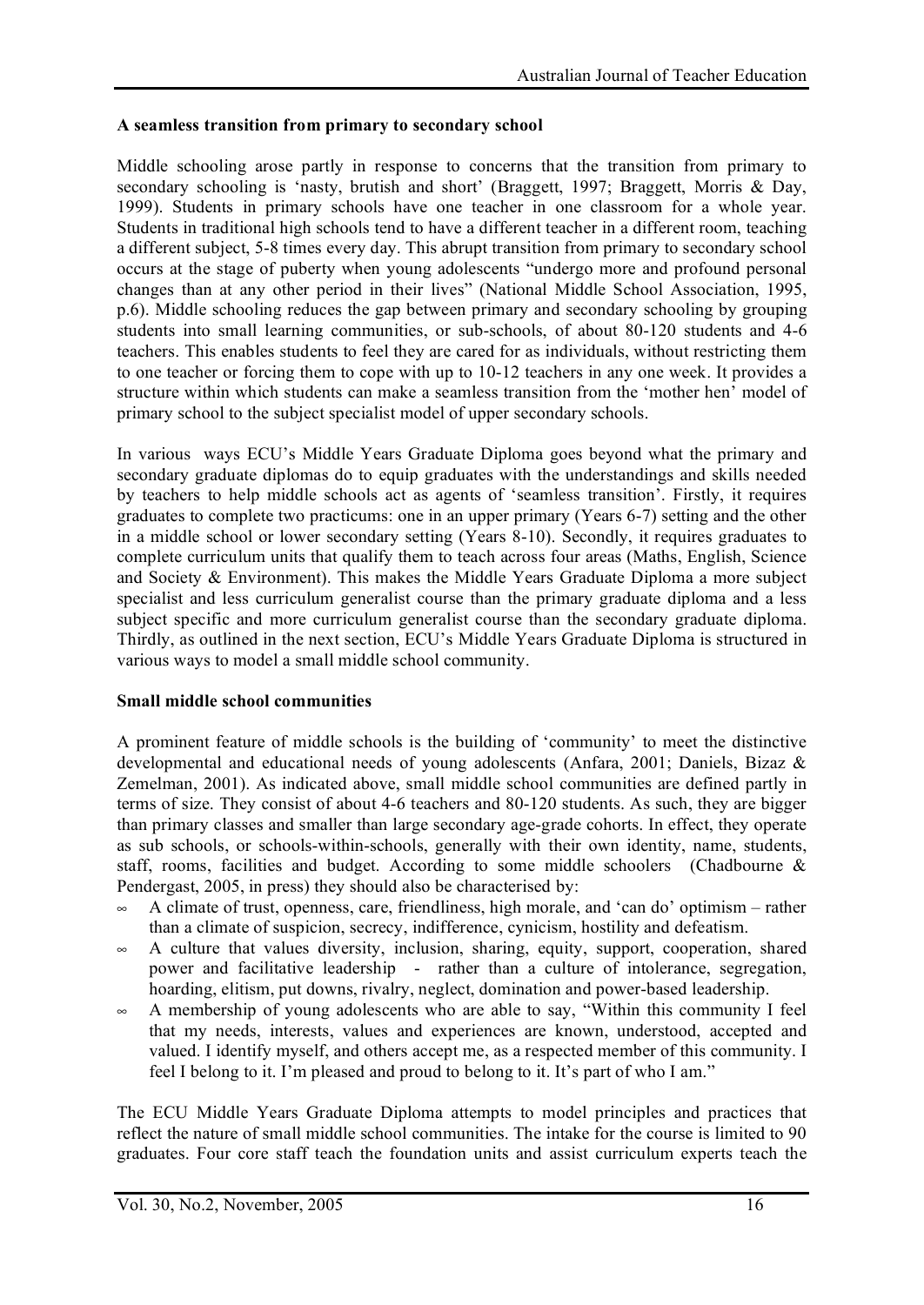curriculum units. Each unit is taught by a team led by a specialist in the area, an approach that models shared leadership and interactive professionalism (Fullan & Hargreaves, 1998). Among the purpose-built facilities designed for the course is a large flat floor room with a flexible divider that can accommodate whole cohort activities, and a kitchen with tea/coffee making facilities for the staff and students. The program includes a weekly one hour forum for 'town meetings', guest speakers and students presentations. It also includes practices frequently recommended for the development of small middle school communities such as advisories, inclusive student grouping, exhibitions of students' work, group building activities, social events, and a proactive approach to preventing the development of harmful cliques, negative interpersonal relations and a culture of individualism and indifference. A well patronised electronic discussion board offers a further vehicle for developing a sense and the substance of community.

In addition to showing the graduates what a small middle school community looks like, we include discussion of the theoretical base and operational processes of a small middle school 'community' as a formal component within our units. Primary and secondary graduate diplomas have less need to prepare their graduates to work in small middle school communities because primary and secondary schools are generally not structured along these lines.

In short, ECU's Middle Years Graduate Diplomas differs from its other graduate diplomas by placing more focus on:

- $\infty$  understanding and working with young adolescents.
- $\infty$  ensuring that the general principles of teaching and learning are made specific to middle years classrooms and contexts in particular.
- $\infty$  crossing the traditional primary/secondary divide.
- $\sim$  teaching within the structure, climate and culture of a small middle school community.

In distinguishing ECU's Middle Years Graduate Diploma from the other graduate diplomas, these features form part of the justification for it.

#### **Political And Ideological Considerations**

Further justification for ECU's Middle Years Graduate Diploma is embodied in a set of considerations of a more political and ideological nature. These considerations can be illuminated by a brief comparison of the situation faced by middle schooling and early childhood education (ECE) and a brief reference to the historical battle for ascendancy between traditional and progressive schooling.

Until the 1990s, the preparation of graduates for early childhood teaching at ECU took place within the primary graduate diploma. Some members of the early childhood education (ECE) community became dissatisfied with that arrangement and pushed for a separate early childhood graduate diploma. They felt that pre-primary children had distinctive needs that require a school learning environment based on an early childhood-specific form of developmentally appropriate education that, in turn, requires teachers with specialised preparation in ECE. They had a clearly developed philosophy of ECE, they belonged to ECE professional associations and they campaigned effectively to win support for a separate early childhood graduate diploma.

Middle schooling shares some conceptual and circumstantial elements in common with ECE. Both forms of schooling apply to only one phase of student development (early adolescence in the case of middle schooling and early childhood in the case of ECE). Both have an explicit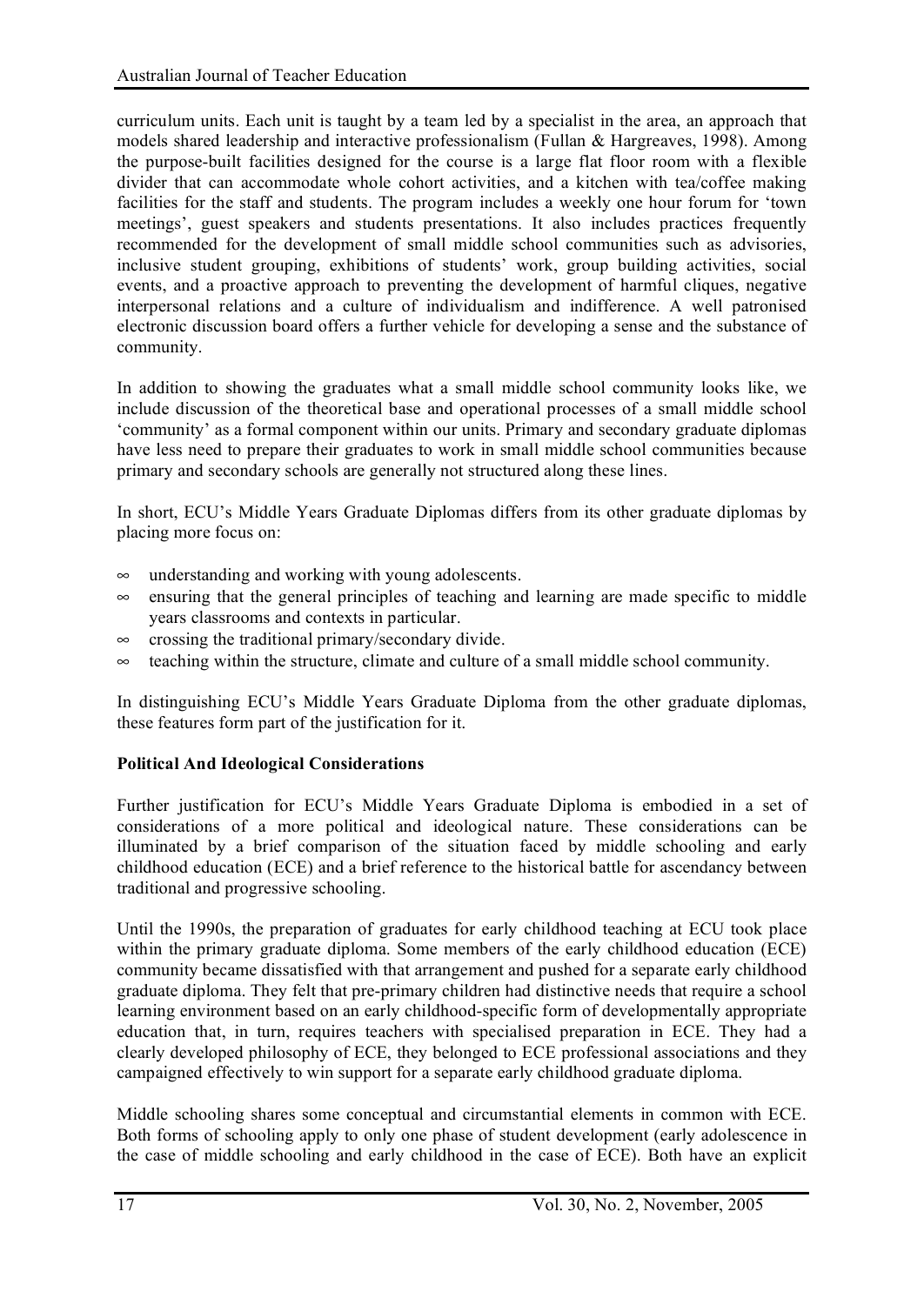philosophy that can be described as progressive, developmentally appropriate, constructivist, and student-centred. Both have professional associations that play a support and advocacy role. Both have successfully argued, at ECU, for setting up their own graduate diplomas, separate from the primary and secondary graduate diplomas. And as relatively 'new kids on the block' at ECU, both have had to combat opposition from sceptics and critics with ideological and self interest axes to grind.

For over a century, traditional forms of primary and secondary schooling have been dominant in Australia. Throughout that time, progressive educators have periodically launched initiatives to break the traditional mould; eg. in Western Australia, these initiatives include the Open Education and School Innovation programs in the 1970s, the Managing Change in Schools Project in the late 1980s, and the Flexibility in Schooling Project during the 1990s. However, these initiatives did not take root or bring about lasting wide scale reform. Put differently, when challenged by these reform initiatives, traditional schooling displayed resilience and maintained its ascendancy.

Middle schooling is a form of progressive education with the credentials to make a breakthrough and have an enduring impact. This won't occur, however, if opposition to it is stronger than the support it needs. In principle, some of that support could come from traditional primary and secondary graduate diploma courses. In practice, it is more likely to come from a middle years graduate diploma course where staff have a deep understanding of middle schooling, a strong commitment to it, and a willingness to perform an advocacy role for it.

The ideological and political considerations outlined above were not an explicit part of the justification for setting up the Middle Years Graduate Diploma at ECU. However, their relevance for the rationale underlying the course has become increasingly apparent over the past three years. Indeed, part of the case for retaining the course is that it serves as a change agent for the middle schooling movement, particularly in WA. The course is not value free and does not pretend to be. For staff delivering the course, this means being open with the graduates in the Middle Years Graduate Diploma course about its progressive philosophical position but not presenting this position as a party line that has to be toed. Within the course, our advocacy for middle schooling occurs in the form of intellectual argument and professional debate; we operate as teacher educators, not teacher indoctrinators; we value dissent and welcome critique of the course from our students.

## **Grounds For Closing Down The Middle Years Course**

It would be difficult to justify ECU's Middle Years Graduate Diploma course if strong grounds built up for closing it down. For example, before the course began, sceptics predicted that it would (a) fail to attract viable numbers, (b) produce unemployable graduates, and (c) lack professional rigour. These predictions are examined briefly below.

Ground 1: the Middle Years Graduate Diploma should be closed if the number of applicants dries up. For the past three years the number of applicants who have nominated our Middle Years course as their first preference has averaged over 55 and a similar number have nominated it as their second or third preference. During the three years that the course has run, the average intake per year has been over 75. This has occurred despite the Middle year Graduate Diploma being a new course in a new area on a new and outlying campus of ECU.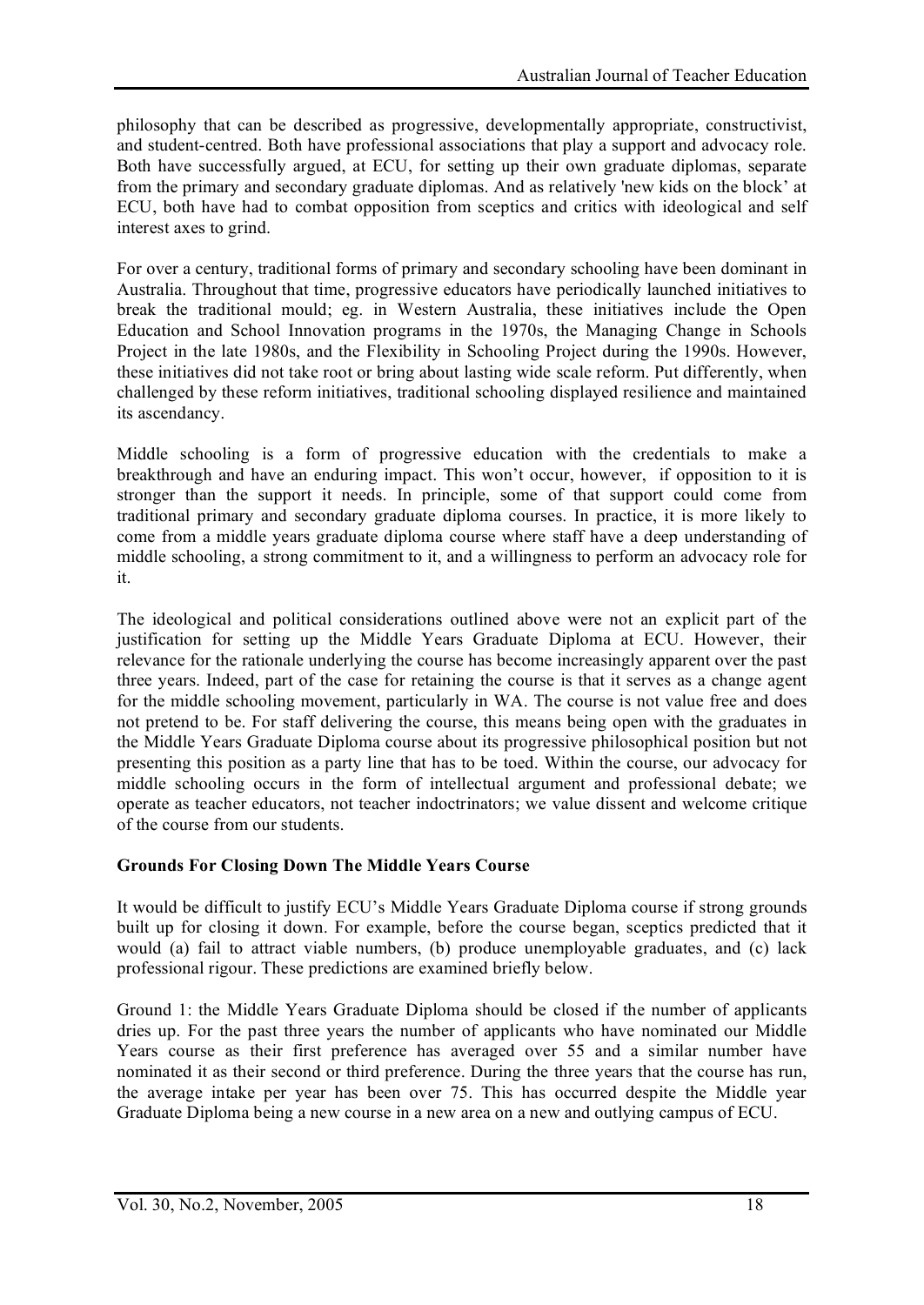Ground 2: the Middle Years Graduate Diploma should be closed if very few graduates get jobs after successfully completing the course. So far this has not occurred. Virtually all graduates who have passed the course have got teaching jobs. The state Education Department tends to appoint them to lower secondary school positions. A high proportion of them are offered jobs in merit select middle schools. And a small number obtain upper primary jobs in non government schools and in schools overseas, particularly London.

Ground 3: the Middle Years Graduate Diploma should be closed down if it can not be delivered with integrity. Several indicators show that this possibility does not apply. Last year (2004), ECU's Middle Years Graduate Diploma won the Vice Chancellor's Award for Excellence in Teaching (in the category of team teaching). In making this judgement, the selection panel used the criteria set for the national tertiary teaching awards. Also, a book soon to be published (Beck & Kosnik, 2005) presents ECU's Middle Years Graduate Diploma as one of three exemplars of community-based programs selected from a range of preservice teacher education courses that the authors studied across the world.

#### **Closing Comments**

This paper has outlined a variety of considerations used to construct the case for a separate middle years teacher education program at ECU. Whether or not this case is relevant to other universities depends partly on whether all the considerations apply to them. It also depends partly on whether the assumptions underlying these considerations are acceptable. Some of these assumptions can be listed as follows:

- $\infty$  Recent developments in the areas of middle schooling and outcomes-based curriculum frameworks are worthy of support and advocacy from teacher education programs.
- $\infty$  When traditional practices are challenged by progressive schooling, teacher education programs can not and should not be ideological neutral.
- $\infty$  The interests of young adolescents are better served by specialised middle years teacher preparation program, than by generic courses.
- $\infty$  Young adolescents have a need and the right to a seamless transition from primary to secondary schooling.
- $\infty$  While there is no 'one true' model of middle schooling, a non negotiable design element of middle schools is the building of 'community'.

The future of middle years teacher education courses depends largely on developments, local and global, outside of universities. At present, while middle schooling has become prominent in countries such as Australia and the United States of America, traditional schooling remains dominant. Given that situation, a range of different scenarios can be constructed. For example, middle schooling could 'run out of steam', leaving traditional schooling not only dominant but also unchallenged – in which case middle years teacher education programs could be dismantled. Or, middle schooling could continue to gain ground and share equal standing with traditional education, or even replace it – in which case middle years teacher education courses would expand. Or, middle schooling and traditional schooling could make concessions towards each other's philosophy to the point where the distinction between them disappears – in which case middle years and traditional teacher education programs would lose their claims to distinctiveness. In our view, the interests of young adolescents would be best served by the second, or possibly the third of these scenarios. Perhaps keeping the chances of both scenarios alive provides another justification for separate middle years teacher education programs.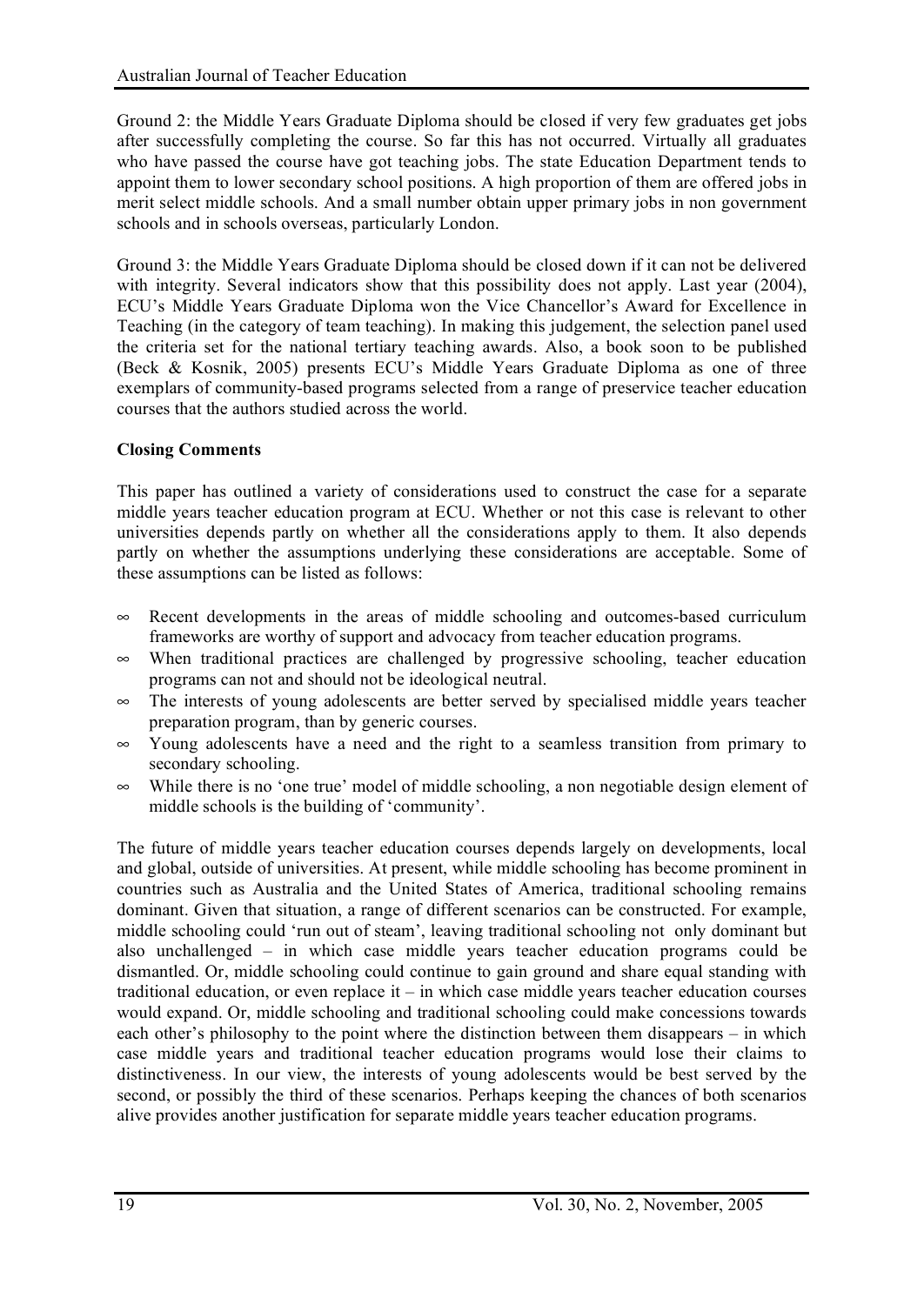#### **REFERENCES**

Anfara, V. (Ed) (2001). *The handbook of research in middle level education*. Greenwich, CONN: Information Age Publishing.

Anfara, V. & Stacki, S. (Eds) (2002). *Middle school curriculum, instruction and assessment.* Greenwhich, Conn: Information Age.

Barratt, R. (1998). *Shaping middle schooling in Australia: A report of the National Middle Schooling Project*. Canberra: Australian Curriculum Studies Association.

Beck, C. & Kosnik, C. (2005). *Social constructivist teacher education: Integration, inquiry and community.* (In press).

Belt, L. (1998). *An initial study of the restructure of secondary education in Geraldton*. Perth: Education Department of Western Australia.

Braggett, E. (1997). *The middle years of schooling: An Australian perspective.* Cheltenham, Victoria: Hawker Brownlow Education.

Braggett, E., Morris, G. & Day, A. (1999). *Reforming the middle years of schooling.* Cheltenham, Victoria: Hawker Brownlow Education.

Carnegie Council on Adolescent Development (1989). *Turning points: Preparing American youth for the 21st century.* Washington, DC: Author.

Chadbourne, R. & Harslett, M. (1998). *Case studies in middle schooling: Planner's guide.* Perth: Education Department of Western Australia.

Chadbourne, R. (1999). *Middle schooling in practice: Teachers' perspectives*. Edith Cowan University. Report complied for the State School Teachers Union of Western Australia.

Chadbourne, R. (2001). *Middle schooling for the middle years: What might the jury be considering?* A paper prepared for the Australian Education Union.

Cuttance, P. (Ed)(2001). *School innovation: Pathway to the knowledge society.* Canberra: Department of Education, Training and Youth Affairs.

Daniels, D., Bizaz, M. & Zemelman, S. (2001). *Rethinking high school: Best practice in teaching, learning and leadership*. Portsmouth, NH: Heinemann.

Doda, N. & Thompson, C. (2002). *Transforming ourselves Transforming schools: Middle school change*. Westerville, OHIO: National Middle School Association.

Ference, R & McDowell, J. (2005). Essential elements of specialized middle level teacher preparation programs. *Middle School Journal*, 36(3), 4-11.

Fullan, M. and Hargreaves, A. (1998). *What's worth fighting for? Working together for your school*. Winmalee, NSW: Australian Council for Educational Leadership.